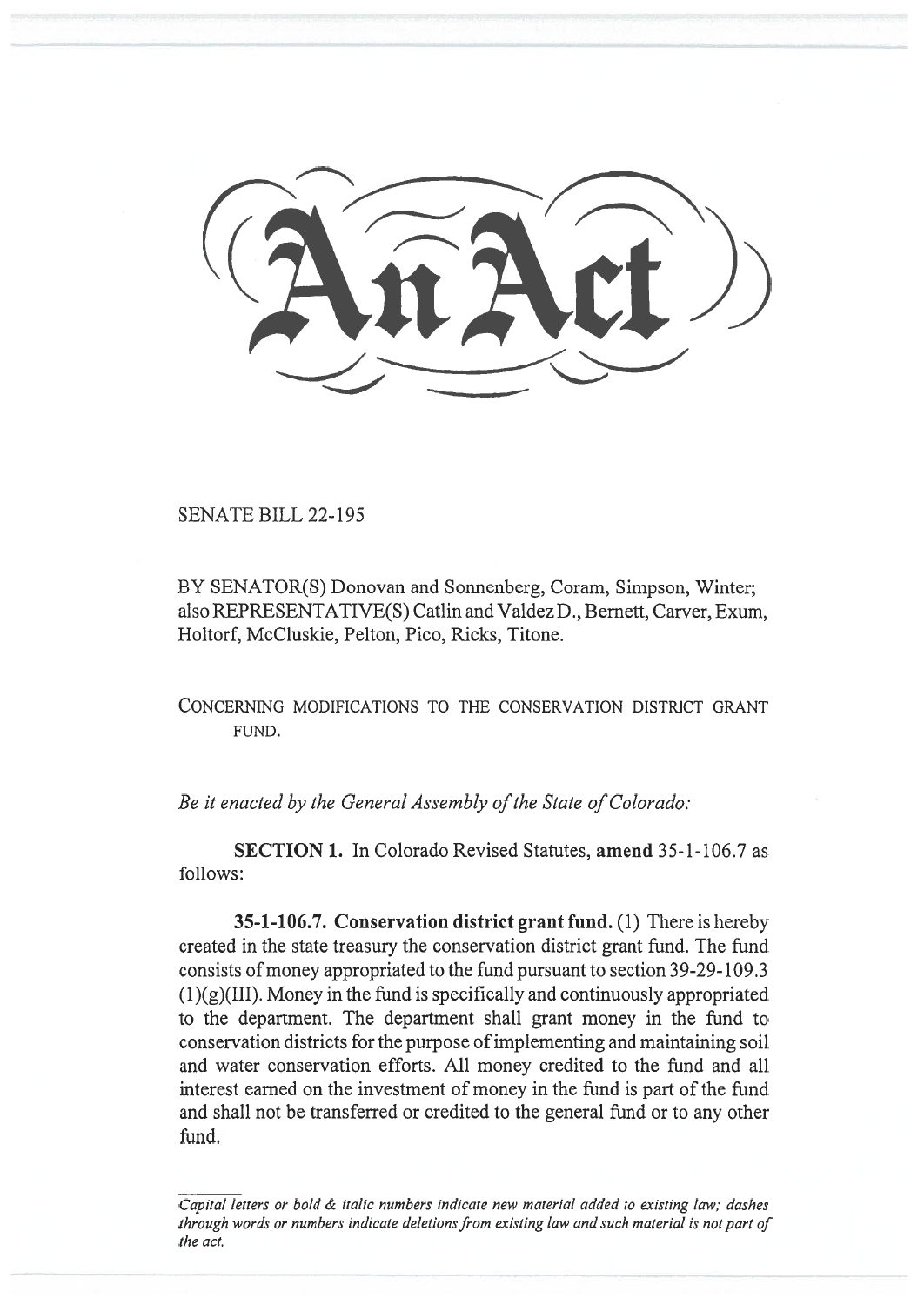$(1.5)$  Repealed:

 $(2)$  This section is repealed, effective December 31, 2022.

(2) NOTWITHSTANDING ANY OTHER PROVISION OF LAW, BY SEPTEMBER 1, 2022, AND EACH SEPTEMBER 1 THEREAFTER, THE DEPARTMENT SHALL DISTRIBUTE TWO THOUSAND DOLLARS FROM THE CONSERVATION DISTRICT GRANT FUND CREATED IN SUBSECTION (1) OF THIS SECTION TO EACH CONSERVATION DISTRICT FORMED PURSUANT TO ARTICLE 70 OF THIS TITLE 35.

(3) THREE DAYS AFTER THE EFFECTIVE DATE OF THIS SUBSECTION (3), AND EACH JULY 1 THEREAFTER, THE STATE TREASURER SHALL TRANSFER THE SUM OF ONE HUNDRED FORTY-EIGHT THOUSAND DOLLARS FROM THE GENERAL FUND TO THE CONSERVATION DISTRICT GRANT FUND CREATED IN SUBSECTION (1) OF THIS SECTION.

SECTION 2. Act subject to petition - effective date. This act takes effect at 12:01 a.m. on the day following the expiration of the ninety-day period after final adjournment of the general assembly; except that, if a referendum petition is filed pursuant to section 1 (3) of article V of the state constitution against this act or an item, section, or part of this act within such period, then the act, item, section, or part will not take effect unless approved by the people at the general election to be held in

## PAGE 2-SENATE BILL 22-195